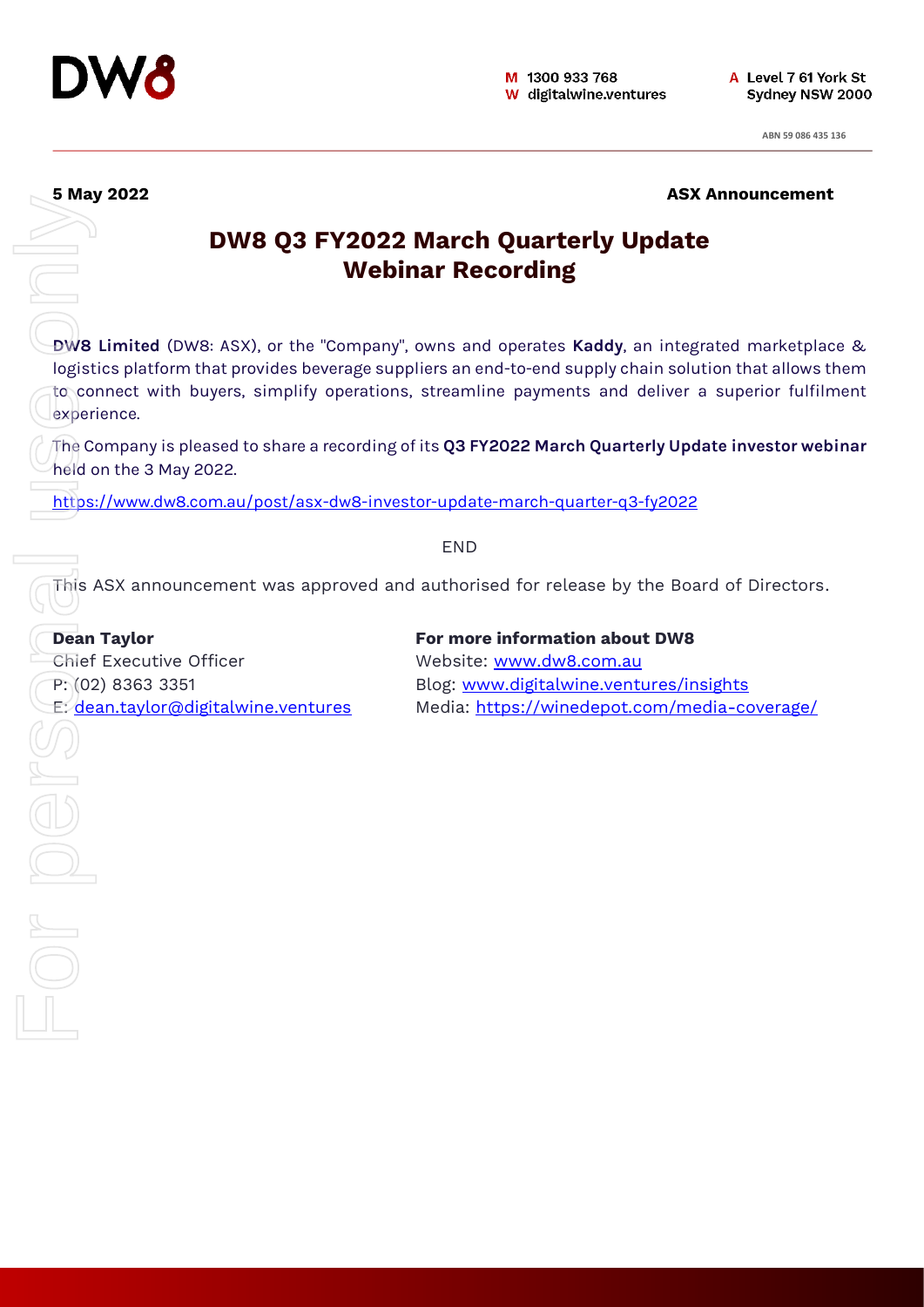

## **DW8 Limited** (ASX: DW8)

**DW8** is an Australian publicly listed technology company that operates **Kaddy**, an integrated marketplace & logistics platform that provides beverage suppliers an end-to-end supply chain solution that allows them to connect with buyers, simplify operations, streamline payments and deliver a superior fulfilment experience.

Our vision is to create a \$1+ billion GMV wholesale beverage marketplace in Australia, then look to expand our unique and innovative technology platform into other key markets.

Kaddy consists of two core divisions:

**Kaddy Marketplace** is the leading wholesale beverage marketplace in Australia based on monetised GMV, revenue generated and new customer growth. It provides a one-stop shop for wholesale beverage discovery, ordering, invoicing and payments. Buyers have access to a broader range of products, a streamlined ordering and invoicing process, and flexible payment options. Suppliers can also connect  $\overline{with}$  a diverse range of venues and retailers, creating opportunities to simplify back-office functions, increase sales opportunities, distribution and reach while improving cash flow. such a statements in the state of the state of the state of the state of the state of the state of the state of the state of the state of the state of the state of the state of the state of the state of the state of the s

**Kaddy Fulfilment** is one of the leading and largest providers of logistics solutions to the beverage industry. It offers a suite of specialised fulfilment solutions, including warehousing, inventory management and nationwide delivery services. With a dedicated fleet servicing major capitals across Australia, it provides suppliers and their customers with a fast, efficient and reliable delivery solution.

Suppliers access our fulfilment platform via **Kaddy Connect**, a proprietary cloud-based inventory and order management system that can be integrated with their own technology so that orders flow through seamlessly.

We also operate a social networking platform called **Kaddy Community** which is designed to provide the beverage industry access to a forum where they can share their news, reviews, views, insights and latest announcements.

## **Kaddy generates revenue via:**

- Marketplace fees (% of the GMV / transaction value)
- Fulfilment fees (storage, picking, packing, handling & freight)
- Connect subscription fees (charged per user accessing the platform)

## **To learn more about Kaddy, please visit:**

Website: [www.kaddy.com.au](http://www.kaddy.com.au/)

Blog:<https://www.kaddy.com.au/insights>

Media:<https://www.kaddy.com.au/media-coverage>

## **Forward-Looking Statements**

This document may include forward-looking statements. Forward-looking statements include, but are not limited to, statements concerning DW8 Limited's planned operations and other statements that are not historical facts. When used in this document, the words such as "could", "plan", "estimate", "expect", "intend", "may", "potential", "should", and similar expressions are forward-looking statements. Although DW8 Limited believes that its expectations reflected in these forward-looking statements are reasonable,